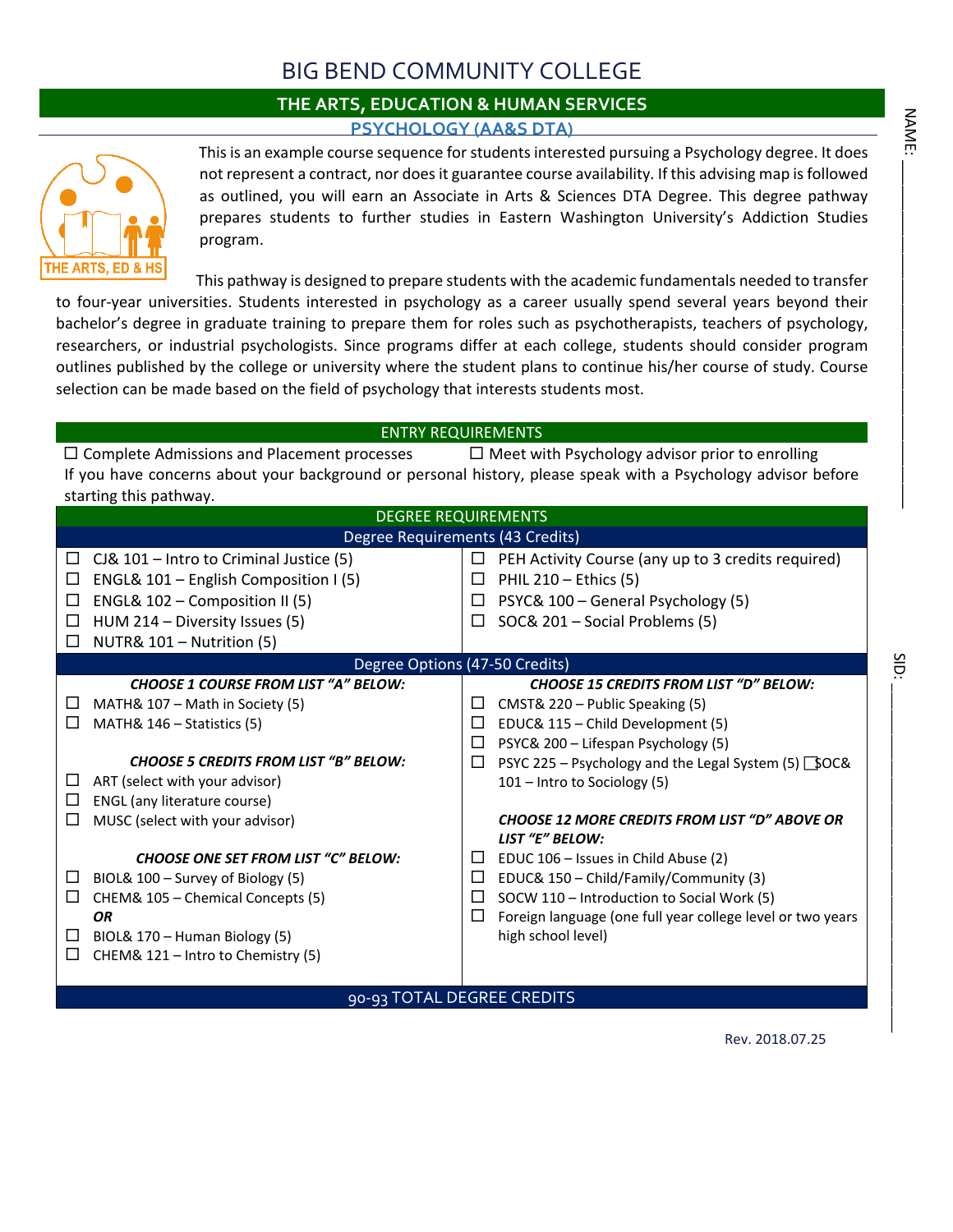## **AA&S DTA (PSYCHOLOGY FOCUS) PRE-REQUISITE FLOW CHART**

Start by talking with your assigned advisor to determine which courses to take first based on your placement scores.

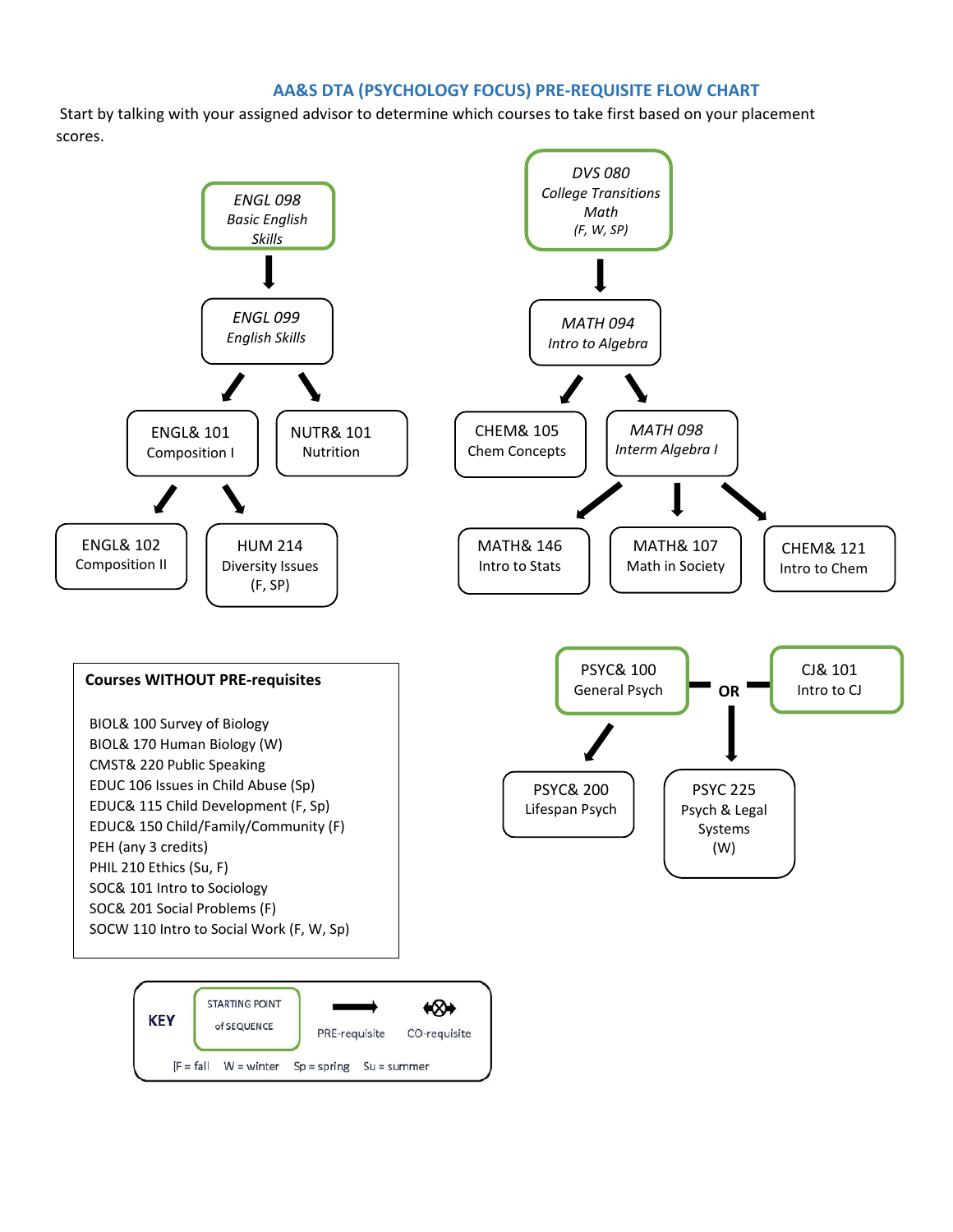| AA&S DTA (PSYCHOLOGY) QUARTERLY PROGRAM PLAN (YEAR ONE) |                                         |                                         |  |  |  |  |
|---------------------------------------------------------|-----------------------------------------|-----------------------------------------|--|--|--|--|
| FALL (15 Credits)                                       | WINTER (15 Credits)                     | SPRING (15 Credits)                     |  |  |  |  |
| PSYC& 100 (5)                                           | CJ& 101(5)                              | ENGL& 102 (5)                           |  |  |  |  |
| SOC& 201 (5)                                            | ENGL& 101 (5)                           | Choose one from List <b>C</b> (5)       |  |  |  |  |
| Choose one from List A (5)                              | Choose one from List <b>B</b> (5)       | Choose one from List D (5)              |  |  |  |  |
| <b>ADVISING</b>                                         |                                         |                                         |  |  |  |  |
| <b>FALL</b>                                             | <b>WINTER</b>                           | <b>SPRING</b>                           |  |  |  |  |
| $\Box$ BBCC Foundation scholarship app                  | $\Box$ Assess program plan with advisor | $\Box$ Assess program plan with advisor |  |  |  |  |
| $\Box$ Fill out FAFSA or WAFSA for next                 |                                         |                                         |  |  |  |  |
| year                                                    |                                         |                                         |  |  |  |  |
| Meet with your advisor<br>ப                             |                                         |                                         |  |  |  |  |

| <b>QUARTERLY REGISTRATION PLANNING</b>                        |                                        |                |             |                                 |        |  |  |  |
|---------------------------------------------------------------|----------------------------------------|----------------|-------------|---------------------------------|--------|--|--|--|
| QUARTER $\Box$ FALL $\Box$ WINTER $\Box$ SPRING $\Box$ SUMMER |                                        |                |             | REGISTRATION ACCESS CODE        |        |  |  |  |
| <b>CLASS</b>                                                  | <b>TITLE</b>                           | <b>CREDITS</b> | <b>DAYS</b> | <b>TIME</b>                     | ITEM # |  |  |  |
|                                                               |                                        |                |             |                                 |        |  |  |  |
|                                                               |                                        |                |             |                                 |        |  |  |  |
|                                                               |                                        |                |             |                                 |        |  |  |  |
|                                                               |                                        |                |             |                                 |        |  |  |  |
|                                                               |                                        |                |             |                                 |        |  |  |  |
|                                                               |                                        |                |             |                                 |        |  |  |  |
|                                                               | <b>QUARTERLY REGISTRATION PLANNING</b> |                |             |                                 |        |  |  |  |
| QUARTER $\Box$ FALL $\Box$ WINTER $\Box$ SPRING $\Box$ SUMMER |                                        |                |             | REGISTRATION ACCESS CODE        |        |  |  |  |
| <b>CLASS</b>                                                  | <b>TITLE</b>                           | <b>CREDITS</b> | <b>DAYS</b> | <b>TIME</b>                     | ITEM#  |  |  |  |
|                                                               |                                        |                |             |                                 |        |  |  |  |
|                                                               |                                        |                |             |                                 |        |  |  |  |
|                                                               |                                        |                |             |                                 |        |  |  |  |
|                                                               |                                        |                |             |                                 |        |  |  |  |
|                                                               |                                        |                |             |                                 |        |  |  |  |
|                                                               |                                        |                |             |                                 |        |  |  |  |
|                                                               |                                        |                |             |                                 |        |  |  |  |
|                                                               | <b>QUARTERLY REGISTRATION PLANNING</b> |                |             |                                 |        |  |  |  |
| QUARTER $\Box$ FALL $\Box$ WINTER $\Box$ SPRING $\Box$ SUMMER |                                        |                |             | REGISTRATION ACCESS CODE        |        |  |  |  |
| <b>CLASS</b>                                                  | <b>TITLE</b>                           | <b>CREDITS</b> | <b>DAYS</b> | <b>TIME</b>                     | ITEM#  |  |  |  |
|                                                               |                                        |                |             |                                 |        |  |  |  |
|                                                               |                                        |                |             |                                 |        |  |  |  |
|                                                               |                                        |                |             |                                 |        |  |  |  |
|                                                               |                                        |                |             |                                 |        |  |  |  |
|                                                               |                                        |                |             |                                 |        |  |  |  |
|                                                               | <b>QUARTERLY REGISTRATION PLANNING</b> |                |             |                                 |        |  |  |  |
| QUARTER $\Box$ FALL $\Box$ WINTER $\Box$ SPRING $\Box$ SUMMER |                                        |                |             | <b>REGISTRATION ACCESS CODE</b> |        |  |  |  |
| <b>CLASS</b>                                                  | <b>TITLE</b>                           | <b>CREDITS</b> | <b>DAYS</b> | <b>TIME</b>                     | ITEM#  |  |  |  |
|                                                               |                                        |                |             |                                 |        |  |  |  |
|                                                               |                                        |                |             |                                 |        |  |  |  |
|                                                               |                                        |                |             |                                 |        |  |  |  |
|                                                               |                                        |                |             |                                 |        |  |  |  |
|                                                               |                                        |                |             |                                 |        |  |  |  |